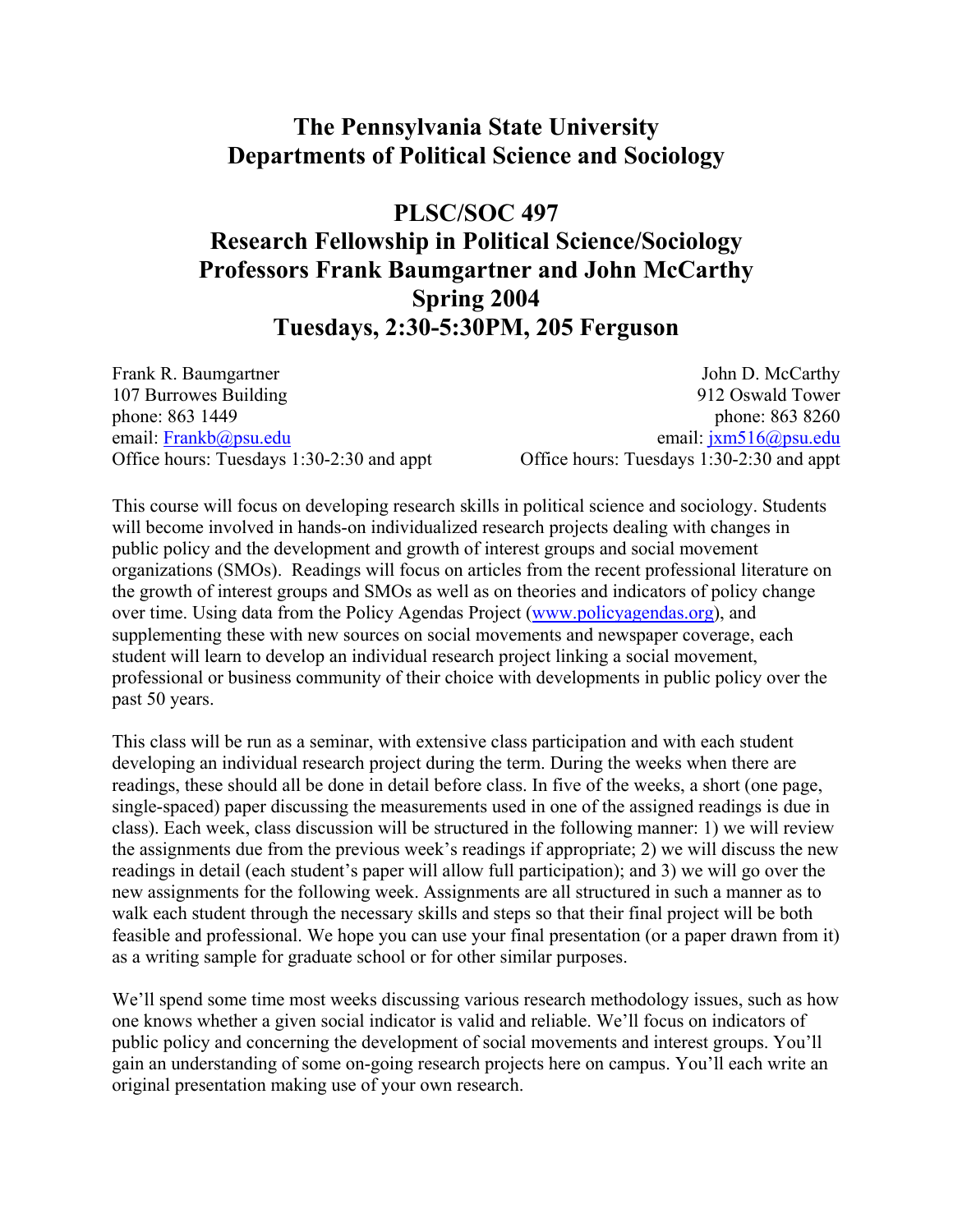Since each student will be researching a different topic, but using similar methodologies during the term, there is a premium upon students helping one another. Class discussions will provide a time to explain your own research projects as well as to get feedback from others. By the same token, helping other students in their research projects, through constructive criticisms and suggestions is an integral part of the class. Accordingly, when one student makes a presentation to the class, the other students should be ready to give feedback and help. This is not a class in which to sit quietly.

Grades will be calculated in the following manner:

- 10% Two points each for 5 short measurement / critique papers (Graded Pass/Fail)
- 20% Class Participation (Note: 20 % is the equivalent of two full letter grades)
- 30% Combined grades on three short assignments
- 40% Final Presentation
- 100% Total

There are no required textbooks for purchase. The course web site, available through Baumgartner's home page ([http://polisci.la.psu.edu/faculty/Baumgartner/welcome.htm#teach](http://polisci.la.psu.edu/faculty/Baumgartner/welcome.htm)) will contain links to all the relevant articles, web sites, and data sources. Any papers not available on the web site will be distributed in class.

### **Weekly class assignments, readings, and discussion topics**

### **Week 1, January 13, 2004: Introduction and Course Overview**

- 1. General overview of the course
- 2. Organizations as Collective Actors, Policy Agendas and Mediation: Alternative Models.
- 3. Presentation of Two Power Point Presentations from 2002-2003.
- 4. Measurement issues

### **Week 2, January 20: Studying Media Attention Cycles**

- 1. Discussion of using media archives for creating time-series of media attention to policy issues. What produces media attention cycles?
- 2. Readings:
	- Hilgartner, Stephen and Charles L. Bosk. 1988. "The Rise and Fall of Social Problems—A Public Arenas Model." *American Journal of Sociology* 94: 53-78.
	- Woolley, J. T. 2000. "Using Media-Based Data in Studies of Politics." *American Journal of Political Science* 44: 156-173.
- 3. Assignment (due in week 3):
	- Create an annual time series of media attention to some issue of your choice using the Electronic *New York Times* Historical Archive.

### **Week 3, January 27: Studying Policy Agendas**

- 1. Review experiences in creating media attention time series.
- 2. Overview of Policy Agendas Project and Mapping changes in Government Attention.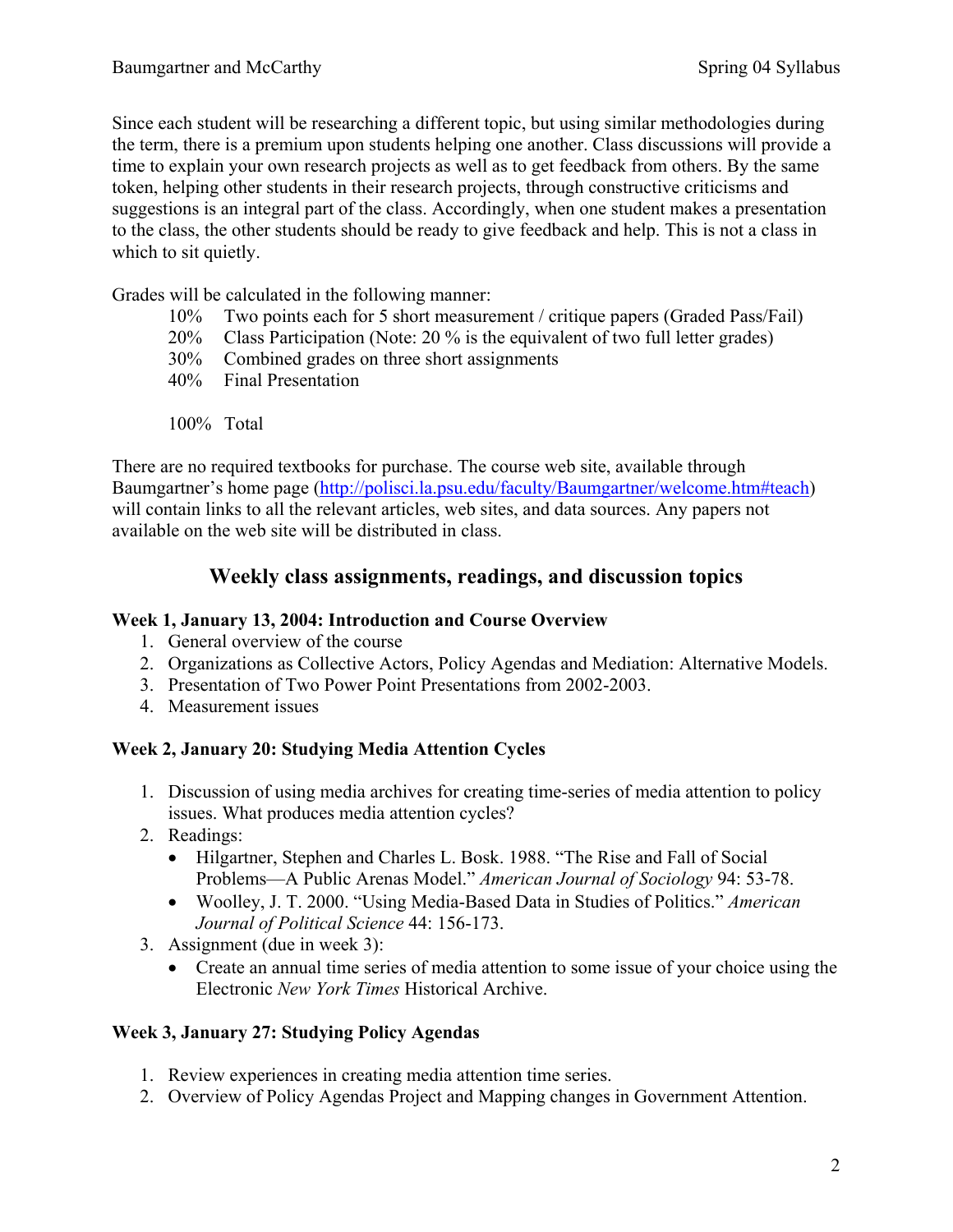- 3. Readings:
	- Jones, Bryan D., and Frank R. Baumgartner. 1991. "Agenda Dynamics and Policy Subsystems." *Journal of Politics* 53, 4 (November): 1044-74.
	- Baumgartner, Frank R., Bryan D. Jones, and John Wilkerson. 2002. "Studying Policy Dynamics." Chapter 2 (pp. 29-49) in *Policy Dynamics*. Ed. Bryan D. Jones and Frank R. Baumgartner. Chicago: University of Chicago Press.
	- Assignment before class: Read the general overview, Level 1 information, and do the analysis tool tutorial on-line at: [www.policyagendas.org](http://www.policyagendas.org/)
- 4. Assignment (due in week 4):
	- Use Policy Agendas Web-Site to create a time-series of government attention to some issue of your choice. Most efficiently this should be the same issue chosen for creating the media attention time-series. Then revise the media attention time-series to correspond as closely as possible to the government attention time-series. Come to class in week 4 with both series graphed and with your and codebook data saved.

### **Week 4, February 3: Associations, Social Movement Organizations and Interest Groups**

- 1. Review experiences in creating policy agenda time series and convergence with media attention time-series.
- 2. Studying Populations of Organizations over time.
- 3. Readings:
	- Singh, Jitendra V. and Charles J. Lumsden. 1990. "Theory and Research in Organizational Ecology." *Annual Review of Sociology* 16: 161-195.
	- McCarthy, John D., and Erik Johnson. 2003. "The Sequencing of Transnational and National Social Movement Mobilization: The Organizational Mobilization of the Global and U.S. Environmental Movements." Forthcoming in *Transnational Processes and Social Movements.* Edited by Donatella Della Porta and Sidney Tarrow).
	- Assignment (due in class): write a one-page paper reviewing the measurements of key variables and the sources of the data used in the Johnson and McCarthy paper.
- 4. Assignment (due in week 5):
	- Create an annual time series of founding and density for a sub-set of organizations using the Associations Unlimited on-line listing of national level U.S. associations. Try to have these time series converge with the media attention and government attention time-series you have already created. Come to class with your dataset, a graph or graphs, and a codebook description of what you did.

### **Week 5, February 10: The Founding of Social Movement Organizations/Interest Groups.**

- 1. Review experiences in creating annual time series of founding and density for populations of associations.
- 2. Readings:
	- McCammon, Holly J. 2000. "Stirring Up Suffrage Sentiment: The Formation of the State Woman Suffrage Organizations, 1866-1914." *Social Forces* 80: 449-480.
	- Minkoff, Debra C. 1995. "Interorganizational Influences on the Founding of African-American Organizations, 1955-1985." *Sociological Forum* 10: 51-79.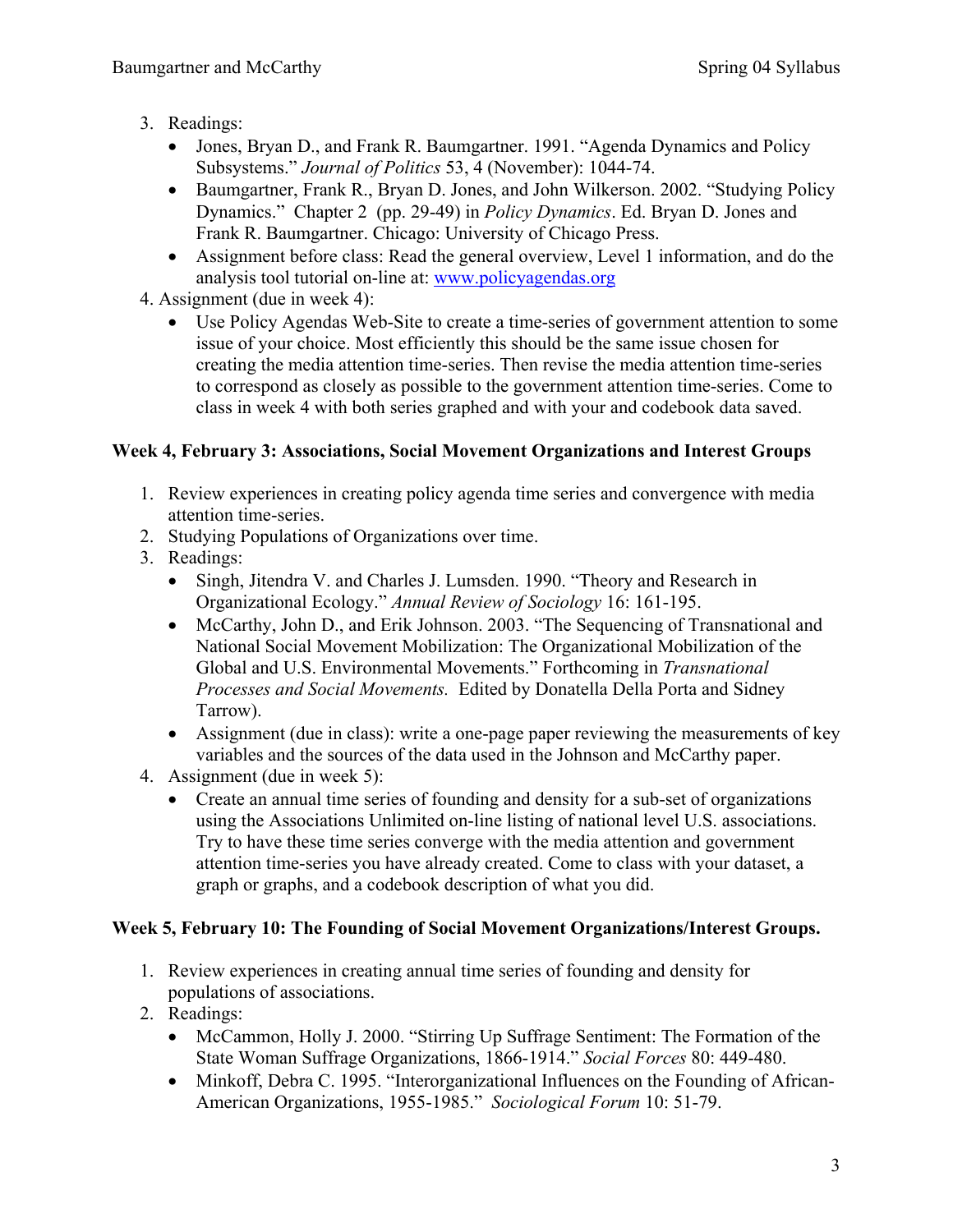- Assignment (due in class): write a one-page paper on one of these two articles reviewing the measurement of key variables and the sources of the data.
- 3. Assignment (due in week 6):
	- Give a one-page description of your plans for your term paper project. Outline the topic, the data sources, and the measures. Attach relevant graphs if possible.

### **Week 6, February 17: The Survival of Social Movement Organizations**

- 1. Review of term paper projects in class
- 2. Readings:
	- Edwards, Bob, and Sam Marullo. 1995. "Organizational Mortality in a Declining Social Movement: The Demise of Peace Movement Organizations in the End of the Cold War Era." *American Sociological Review* 60: 908-927.
	- Hannan, Michael. 1988. "The Ecology of Organizational Mortality: American Labor Unions, 1836-1985." *American Journal of Sociology* 94: 25-52.
	- Assignment (due in class): write a one-page paper on one of these two articles reviewing the measurement of key variables and the sources of the data.

#### **Week 7, February 24: The Policy Impact of SMOs and Protest**

- 1. Readings:
	- McAdam, Doug and Yang Su. 2002. "The War at Home: Anti-War Protests and Congressional Voting, 1965 to 1973." *American Sociological Review* 67: 722-746.
	- Soule, Sarah A., Doug McAdam, John McCarthy and Yang Su. 1999. "Protest" Events: Cause or Consequence of State Action? The U. S. Women's Movement and Federal Congressional Activities, 1956-1979." *Mobilization* 2: 239-255.
	- Assignment: (due in class): write a one-page paper on one of these two articles reviewing the measurement of key variables and the sources of the data.
- 2. Assignment (due in week 8):
	- Hand in your bibliography and list of key variables (with data sources) for your term paper project.

#### **Week 8, March 2: The Co-Evolution of Government and Groups.**

- 1. Readings:
	- Beth L. Leech, Frank R. Baumgartner, Timothy La Pira, and Nicholas A. Semanko. 2004. "Drawing Lobbyists to Washington: Government Activity and the Demand for Advocacy." Under review or hopefully forthcoming by this time, *Political Research Quarterly*. Available on course web site.
	- Baumgartner, Frank R. and Christine Mahoney. 2004. Social Movements, the Rise of New Issues, and the Public Agenda. In *Routing the Opposition: Social Movements, Public Policy, and Democracy* eds. David S. Meyer, Valerie Jenness, and Helen Ingram), forthcoming, University of Minnesota Press. (Available at course web site.)
	- Assignment (due in class): Compare the development of government interest in the policy area you are focusing on with the development of the associated interest-group